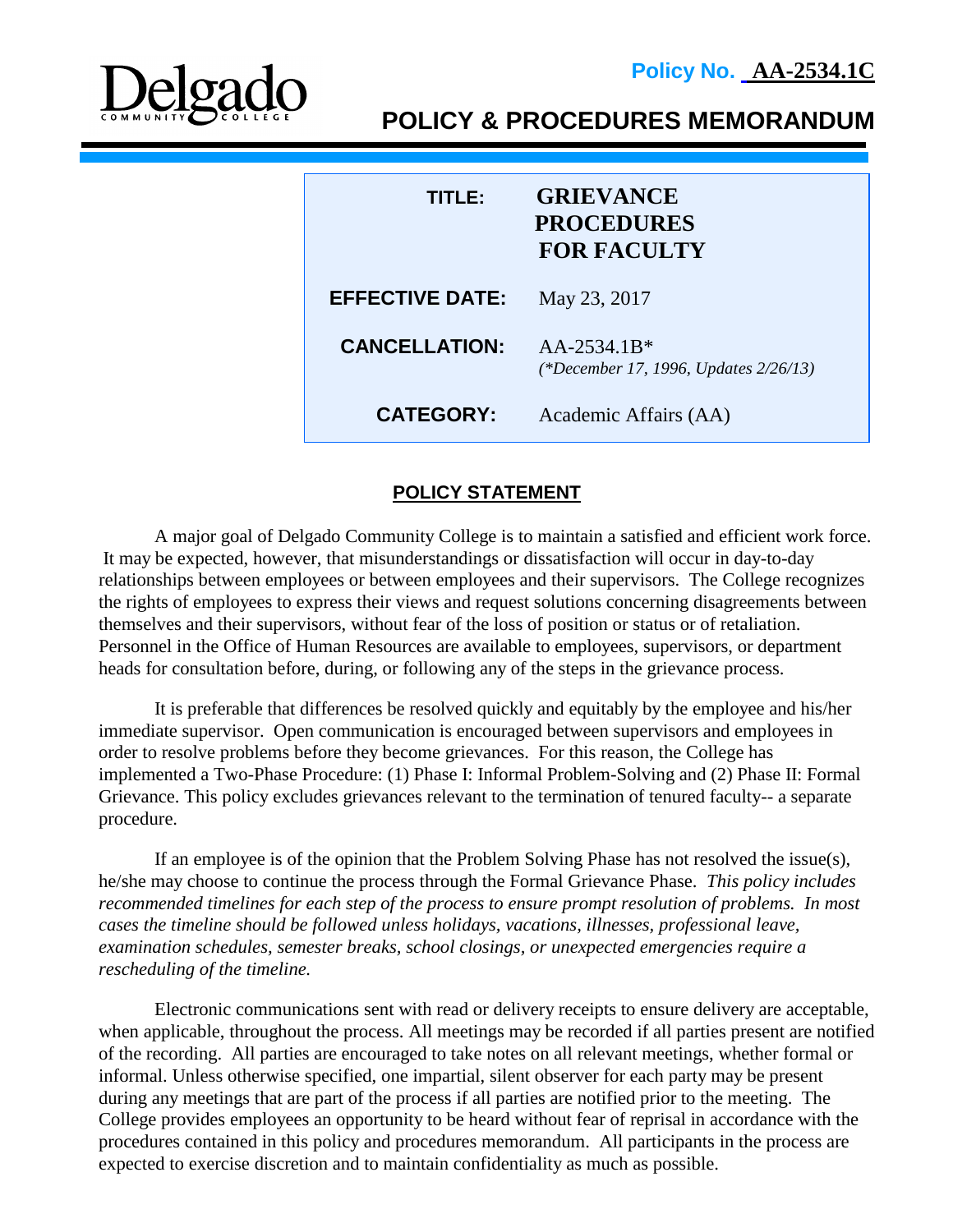# **PROCEDURES & SPECIFIC INFORMATION**

# **Table of Contents**

| I |
|---|
|---|

| Step 1: Informal Problem Solving               |  |
|------------------------------------------------|--|
|                                                |  |
|                                                |  |
|                                                |  |
| Orientation of Role of Committee and Selection |  |
|                                                |  |
|                                                |  |
|                                                |  |
|                                                |  |
|                                                |  |
|                                                |  |
|                                                |  |
|                                                |  |
|                                                |  |
|                                                |  |
|                                                |  |
|                                                |  |
|                                                |  |
| College System Board of Supervisors            |  |
|                                                |  |
|                                                |  |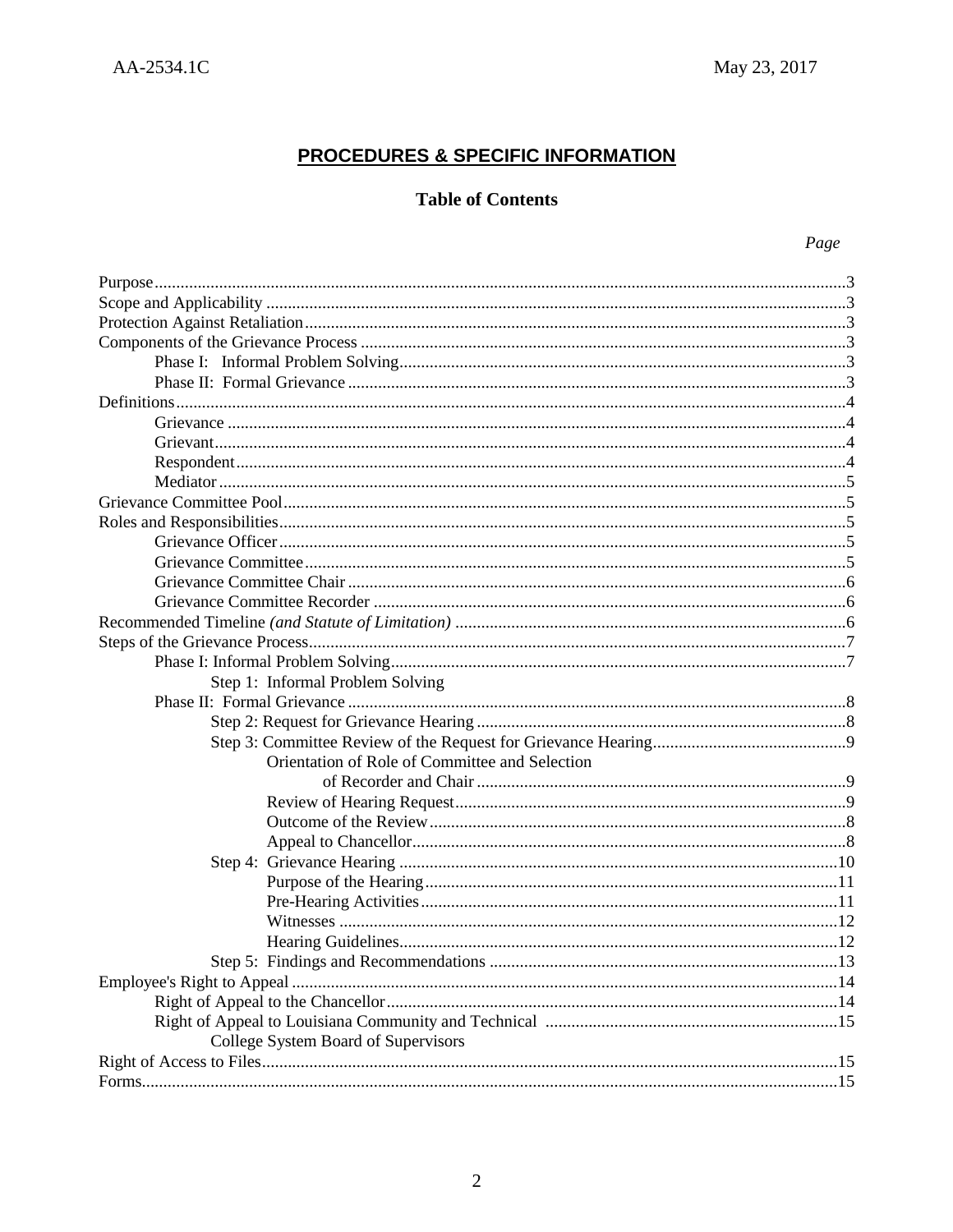## 1. **Purpose**

To establish policy and procedures that will provide equitable means for the resolution of employee/employer problems.

## 2. **Scope and Applicability**

This policy and procedures memorandum applies to current 9-Month Faculty, 12-Month Faculty, Librarians, Adjunct Faculty, and Grant Employees who are in grant positions comparable to teaching faculty and librarians, unless other employment conditions are specified in the grant. This policy excludes grievances relevant to the termination of a tenured faculty member.

## 3. **Protection Against Retaliation**

Retaliation against an employee addressing a problem, filing a grievance, or serving as a witness at a grievance hearing is prohibited. Notice of the continued availability of the faculty grievance procedures and prohibition of retaliation to employees involved are hereby provided in this policy and procedures memorandum, which is a public document permanently posted on the College's website. Throughout each grievance process, the College's Grievance Officer is responsible for ensuring employees involved are made aware of this "Protection Against Retaliation" Section. The name of the Grievance Officer is published annually in the College's [Operational Guidelines.](http://www.dcc.edu/departments/policy-office/operationalguidelines/)

If an employee believes that retaliation has taken place, he or she may notify the Grievance Officer and/or the Vice Chancellor for Academic Affairs within thirty (30) calendar days of knowledge of the alleged retaliatory situation/incident. If the employee is not satisfied with the Grievance Officer and/or the Vice Chancellor's response, he or she may notify the Chancellor or choose to pursue a formal grievance in Phase II to address the alleged retaliation and, if applicable, the original problem/grievance.

## 4 **Components of the Grievance Process**

The phases and steps of the grievance process are:

#### **Phase I: Informal Problem Solving**

Step 1: Informal Problem Solving

#### **Phase II: Formal Grievance**

Step 2: Request for Grievance Hearing Step 3: Grievance Committee Review of the Request for Grievance Hearing Step 4: Grievance Hearing Step 5: Findings and Recommendations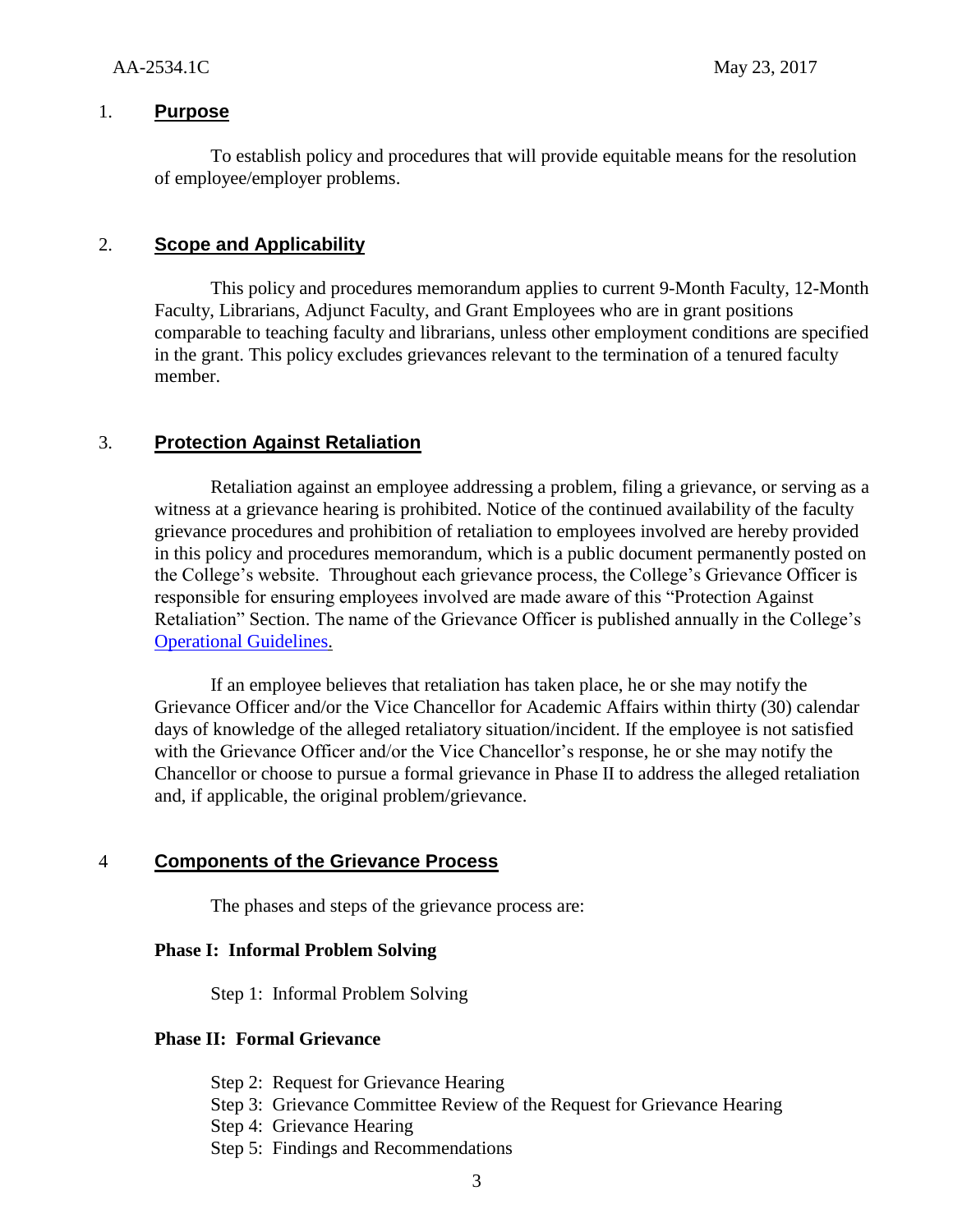## 5. **Definitions**

For the purposes of this policy, the following definitions apply:

## *Grievance*

A "grievance" is defined as:

- (1) an alleged violation or an inequitable or discriminatory application of a specific provision of the College's official policy and procedures, or an allegedly unfair policy and/or procedure; or
- (2) an allegation of a work-related problem or condition that an employee believes to be inequitable, discriminatory, or a hindrance to his/her effective performance.

*Employees who allege violations of discriminatory behavior based on race, gender, sexual orientation, age, national origin, religious or political preference and/or physical condition should consult with the Assistant Vice Chancellor for Human Resources and the current College policy on [Discrimination.](http://docushare3.dcc.edu/docushare/dsweb/Get/Document-67)* In accordance with LCTCS Policy #6.015 "Grievance for All Employees," performance evaluations are not grievable. Also, this policy excludes grievances relevant to the termination of a tenured faculty member*.*

## *Grievant*

A "grievant" is defined as an employee who alleges a grievance (as defined above).

## *Respondent*

A "respondent" is defined as the person(s) whom the grievant alleges has caused the alleged problem.

## *Mediator*

The employee wishing to address a problem determines a "Mediator" through the chain of command to serve as a neutral party with whom the Informal Problem Solving Phase is initiated and to impartially move the process forward. The Mediator must be either the (1) the immediate supervisor, (2) the intermediate supervisor, or (3) the Vice Chancellor for Academic Affairs, but cannot be the Respondent. The Mediator must have familiarity with the grievance procedures and must remain impartial throughout the process.

## *Working Day*

A "working day" is defined as a working day for the individuals involved at each step.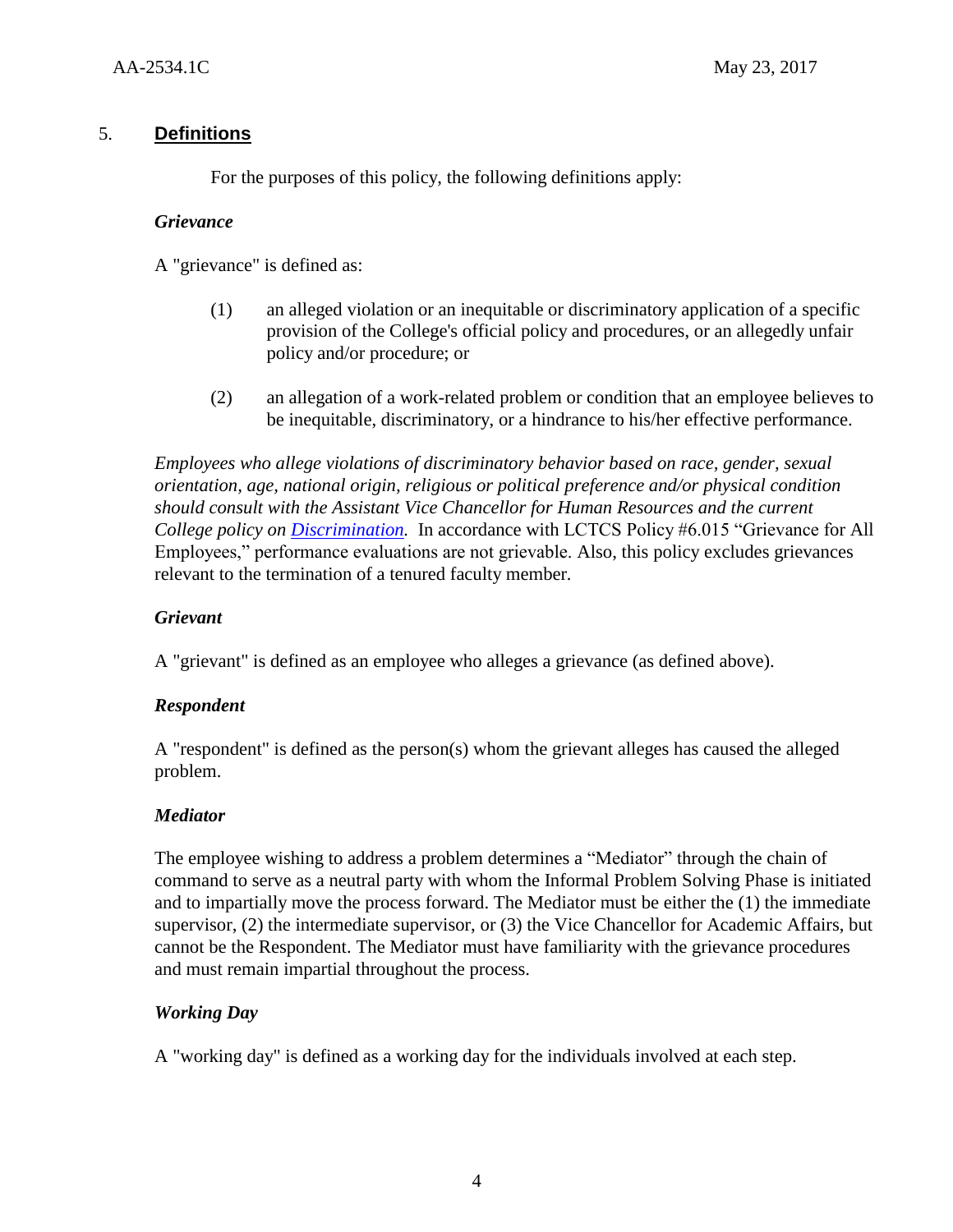## 6. **Grievance Committee Pool**

At the beginning of the academic year, each academic division will elect faculty members to form the grievance pool. The Vice Chancellor for Academic Affairs will set the date and time for the election to be conducted in each division by the Division Dean. [The division nomination and balloting will be done by written ballot and in a manner that will afford all full-time faculty members (regular faculty) of the division an opportunity to participate in the nomination and election process.] Divisions having fewer than twenty (20) regular (i.e., fulltime, non-temporary) faculty members will elect two (2) individuals. Divisions having twenty (20) or more, but fewer than 40, regular faculty members will elect three (3) individuals. Divisions having 40 or more regular faculty members will elect four (4) individuals. To be eligible for election to this pool, a faculty member must have been a full-time regular faculty member at the College for four (4) years. Faculty members so elected will form the Grievance Pool.

## 7. **Roles and Responsibilities**

## *Grievance Officer*

Each year, the Vice Chancellor for Academic Affairs will appoint a Grievance Officer for grievances alleged by 9-Month Faculty, 12-Month Faculty, Librarians, Adjunct Faculty, and Grant Employees who are in grant positions comparable to teaching faculty and librarians. The name of the Grievance Officer is published annually in the College's [Operational Guidelines.](http://www.dcc.edu/departments/policy-office/operationalguidelines/) However, if the appointed Grievance Officer is a respondent in a grievance alleged by an employee in one of the categories listed above, the Vice Chancellor will appoint another Grievance Officer for that particular grievance process.

The Grievance Officer:

- (1) serves as the resource person to all members involved in the grievance process;
- (2) initiates and distributes the documents to initiate grievance reviews and grievance hearings;
- (3) coordinates the selection (by lot) of the Grievance Committee(s);
- (4) provides an orientation to the Grievance Committee(s) in regard to its role in reviewing a hearing request and its role in a formal hearing;
- (5) is responsible for the maintenance of all grievance records throughout the grievance process and forwards all records to the Assistant Vice Chancellor for Human Resources upon completion of the grievance process; and
- (6) is responsible for ensuring due process throughout all proceedings.

## *Grievance Committee*

The Grievance Committee is an ad hoc committee, not a standing committee, and is convened as described to perform the following responsibilities:

(1) reviews materials submitted by the grievant and the respondent(s), as well as all other materials submitted throughout the process prior to the review;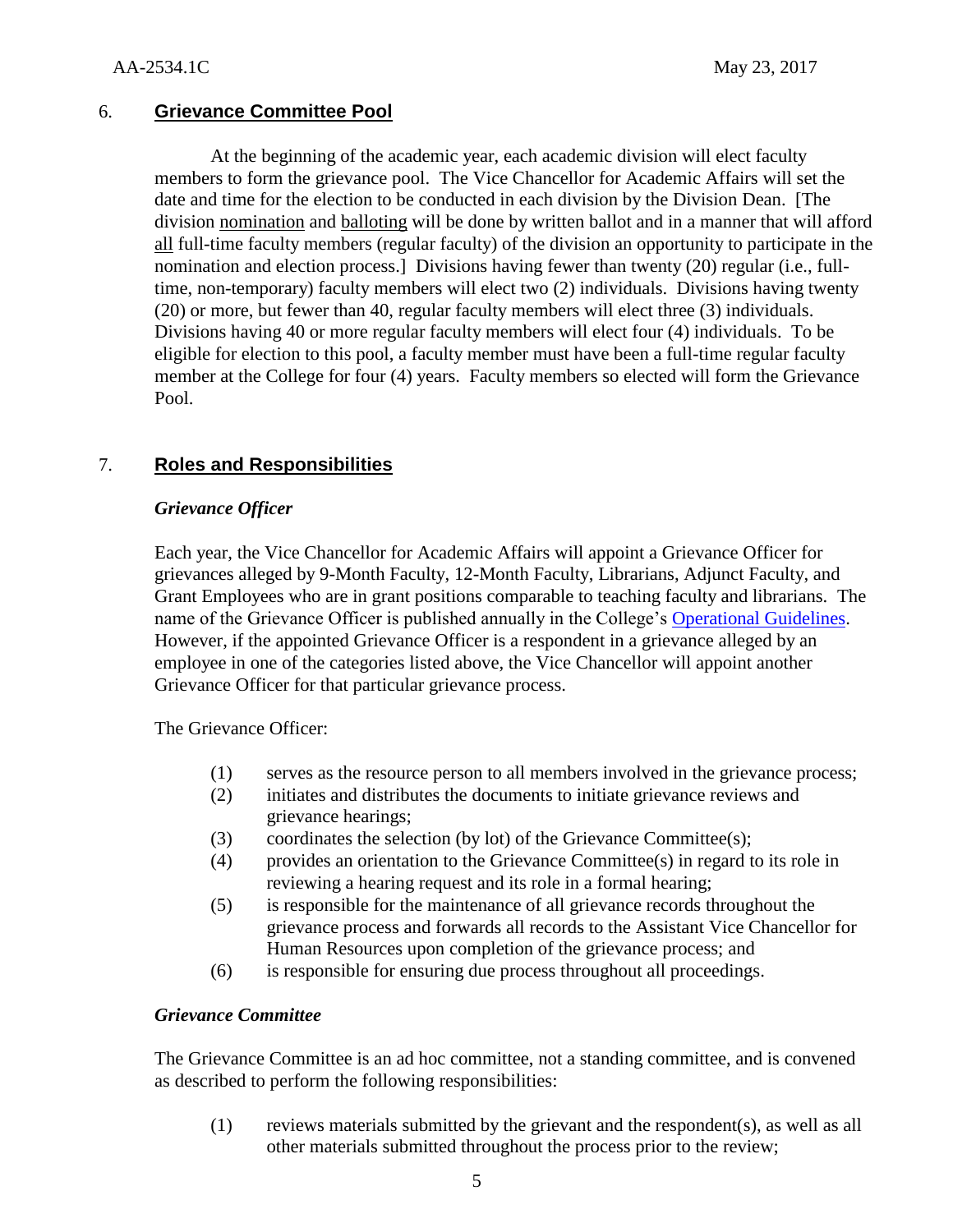- (2) determines if a grievance hearing is necessary, or, if possible, makes a recommendation about how to solve the grievance without the necessity of a hearing;
- (3) conducts the hearing fairly and equitably in accordance with hearing guidelines;
- (4) provides findings and recommendations:

*If as a result of the hearing the Committee finds that a grievance is not justified*, a justification is presented stating why the alleged grievance should be dismissed; or

*If as a result of the hearing the Committee finds that a grievance is justified*, the Committee documents in its findings the specific provision of College policy or procedure that has been violated or applied in an inequitable or discriminatory fashion or that a work-related problem does exist. Specific recommendations for possible solution to the grievance are made.

#### *Grievance Committee Chair*

The Grievance Committee Chair:

- (1) presides over all pre-hearing and hearing activities of the Grievance Committee;
- (2) determines the length of the presentation time required for a hearing;
- (3) is responsible for maintaining a fair and impartial hearing;
- (4) in concert with all committee members, rules on all questions of relevancy, redundancy, or immateriality of evidence and/or testimony during a hearing; and
- (5) writes and routes hearing report (See *Step 5, Findings and Recommendations*).

#### *Grievance Committee Recorder*

The Grievance Committee Recorder:

is responsible for recording (written and tape-recording) of all pre-hearing and hearing activities for the Grievance Committee Chair.

*Note:* The Chancellor, or his/her designee, may choose to be present at any of the steps of the process, excluding Grievance Committee deliberation or circumstances where the Chancellor is the respondent. When the Chancellor is a respondent, the Chancellor may be present only during times when respondents are allowed to be present.

## 8. **Recommended Timeline**

To provide for effective resolution of the problem, the College maintains a statute of limitation of thirty (30) calendar days. The employee has thirty (30) calendar days after knowledge of the situation/incident causing the problem for him/her to pursue Phase I.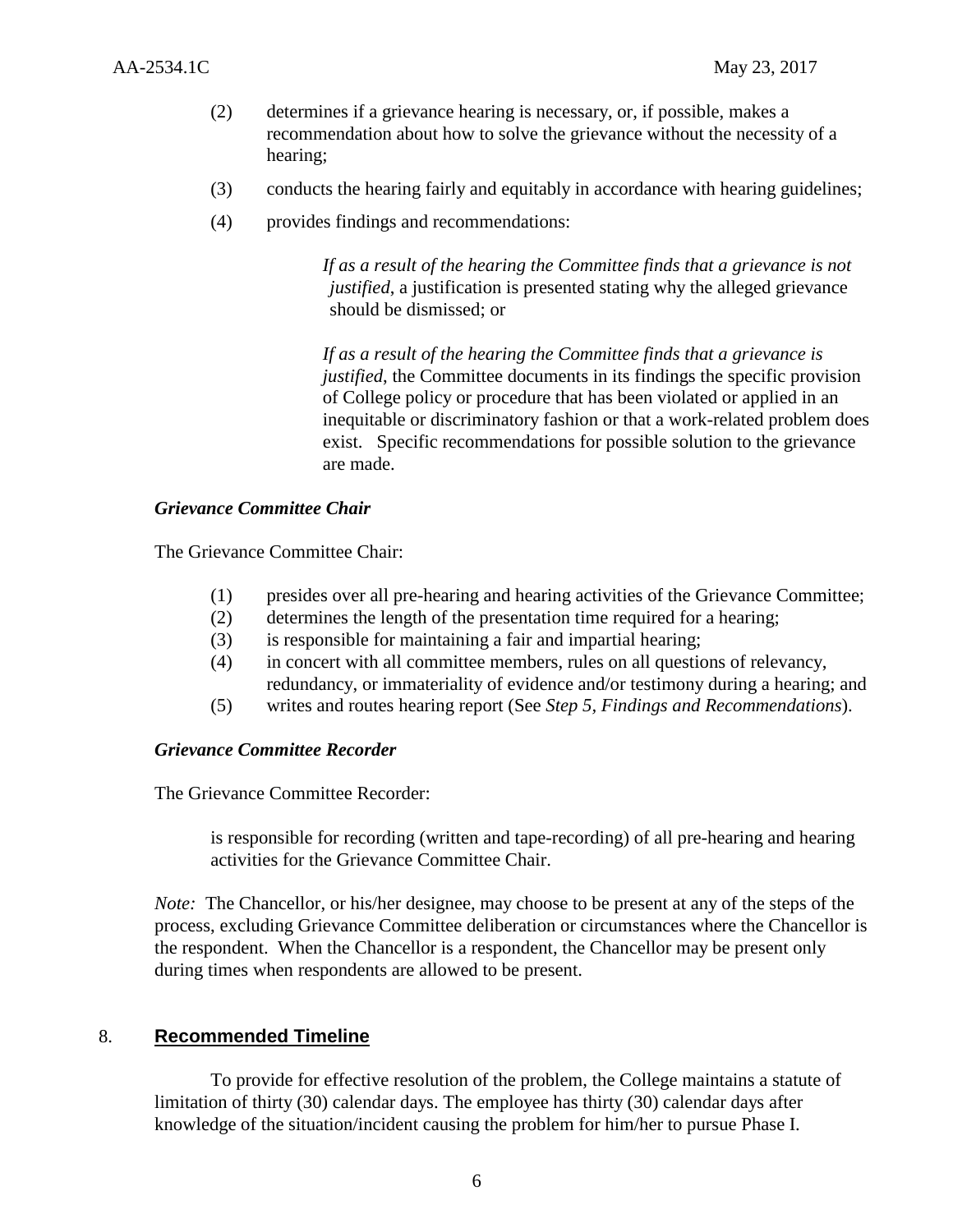Failure to begin Phase I within the statute of limitation will result in a waiver of the employee's right to pursue the grievance process. The process includes recommended timelines for each step to ensure prompt addressing of problems. In most cases the timeline should be followed unless holidays, vacations, illnesses, professional leave, examination schedules, semester breaks, school closings, or unexpected emergencies require a re-scheduling of the steps or components of the timeline.

If the Grievance Officer determines that the timeline has not been followed because of reasons other than those listed above, he/she will move the process forward to the next step. At such time, the Grievance Officer will communicate this to all parties involved. Generally, unless otherwise specified, submission of forms is permitted five (5) working days throughout the process.

## 9. **Steps of the Grievance Process**

## A. **Phase I: Informal Problem Solving**

## *Step 1: Informal Problem Solving*

When an employee is of the opinion that he/she has a problem as a result of a violation of or inequitable/discriminatory application of a provision of College policy or procedure or that a problem affecting his/her working conditions exists, he/she should notify his/her immediate supervisor, intermediate supervisor, or Vice Chancellor by submitting the [Notification of](http://docushare3.dcc.edu/docushare/dsweb/Get/Document-752/)  [Problem Form \(Form 2534/001\)](http://docushare3.dcc.edu/docushare/dsweb/Get/Document-752/) within (30) calendar days after knowledge of the situation/incident causing the problem. This step allows the employee to determine which individual in the chain of command is to serve as a neutral party to address the problem and to impartially move the process forward. In the case where the employee identifies the Respondent as his or her immediate supervisor, this provides an option to initiate problem solving instead through the intermediate supervisor or Vice Chancellor. The individual in the chain of command to whom the employee chooses to notify regarding the problem will serve as the employee's Mediator as described in the "Definitions" Section.

Upon receipt of the [Notification of Problem Form \(Form 2534/001\),](http://docushare3.dcc.edu/docushare/dsweb/Get/Document-752/) the Mediator ensures the Grievance Officer is immediately notified regarding the problem by providing a copy of the form. Within five (5) working days of receipt of Form 2534/001, the Mediator sends a copy of the form to the respondent and requests in writing a written request on [Respondent's Problem](http://docushare3.dcc.edu/docushare/dsweb/Get/Document-6802/)  [Solving Response Form \(Form 2534/002\).](http://docushare3.dcc.edu/docushare/dsweb/Get/Document-6802/) The Respondent has five (5) working days to respond in writing as requested by the Mediator. If the Respondent does not respond, the employee may request the process to proceed to Phase II: Formal Grievance.

Next, the Mediator schedules a meeting with the employee and the respondent to be held within five (5) working days of receipt of Form 2534/002 from the respondent. The Mediator sends a copy of the Form 2534/002 to the employee at this same time.

The goal of this meeting is to (1) identify the problem in detail, (2) identify and discuss the facts that are relevant to the problem, and (3) agree or disagree on proposed solutions. A record of the meeting and a description outcome is recorded on [Problem Solving Meeting Summary Form](http://docushare3.dcc.edu/docushare/dsweb/Get/Document-6803/)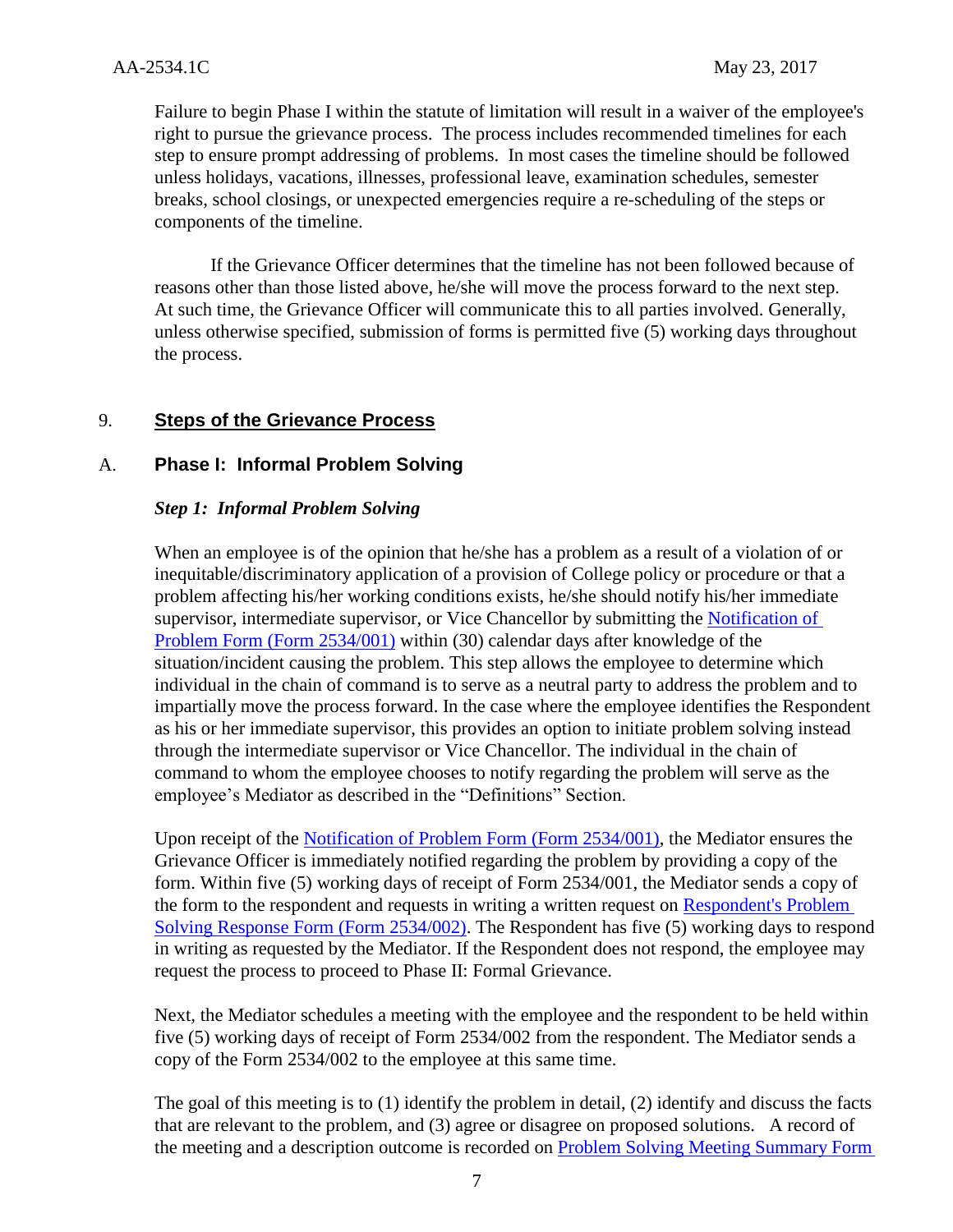[\(Form 2534/003\).](http://docushare3.dcc.edu/docushare/dsweb/Get/Document-6803/) During the meeting, the Mediator will provide a written solution to the problem and both parties will respond with a written response on the form. This constitutes the end of the Phase I: Informal Problem Solving. If the employee is not satisfied that the matter has been resolved in Phase I, he/she may choose to file a grievance by moving forward to Phase II: Formal Grievance.

## B. **Phase II: Formal Grievance**

## *Step* **2***: Request for Formal Grievance Hearing*

## *Request for Formal Grievance Hearing*

Within five (5) working days after the problem solving meeting as documented on the **Problem** [Solving Meeting Summary Form \(Form 2534/003\),](http://docushare3.dcc.edu/docushare/dsweb/Get/Document-6803/) if the employee is not satisfied that the matter has been resolved through the Problem- Solving Phase, he/she may choose to file a grievance. At this phase, the employee is referred to as the grievant.

The grievant begins the process by notifying the Grievance Officer by telephone and following up by hand delivering or emailing with read/delivery receipts the completed *Part A* of the [Request for Grievance Hearing \(Form 2534/005\)](http://docushare3.dcc.edu/docushare/dsweb/Get/Document-6804/) to the Grievance Officer. Part A of the form requires the grievant to outline in detail the specific grievance and his/her requested remedy(s). The issues and remedies must be clearly stated as the grievant will be limited only to those issues and remedies directly related to the grievance as outlined on the form. A grievant who requires assistance in formulating a complaint in writing may receive assistance from the Office of Human Resources.

## *Selection of Grievance Committee*

Within five (5) working days of receipt of the completed Part A of Form 2534/005, the Grievance Officer will notify (by telephone) both parties to set up a meeting for the purpose of selecting a Grievance Committee. The Grievance Officer will then follow up by hand delivering or emailing with read/delivery receipts to the grievant and respondent [Notice of](http://docushare3.dcc.edu/docushare/dsweb/Get/Document-6805/)  [Grievance Committee Selection \(Form 2534/006\)](http://docushare3.dcc.edu/docushare/dsweb/Get/Document-6805/) confirming the committee selection date, time, and place. The grievant and the respondent(s) must be present for this meeting. The Grievance Officer will also provide the respondent(s) with a copy of the Part A of Form 2534/005 completed by the grievant. The respondent(s) must complete Part B of the form, and return it to the Grievance Officer prior to or at the committee selection meeting.

The Grievance Officer, in the presence of both the grievant and the respondent(s), will select by lot five (5) members and two (2) alternates of the Grievance Pool to serve on the ad hoc Grievance Committee for the specific grievance. Any variation of this selection process must be agreed upon in writing by both parties. After all names are selected by lot, the grievant and/or the respondent(s) may each challenge one member. Should challenges be issued, the challenged member will be excused and replaced with one of the alternates, drawn by lot. New alternates must be drawn by lot to ensure two (2) alternates remain in the event they are needed at a later date.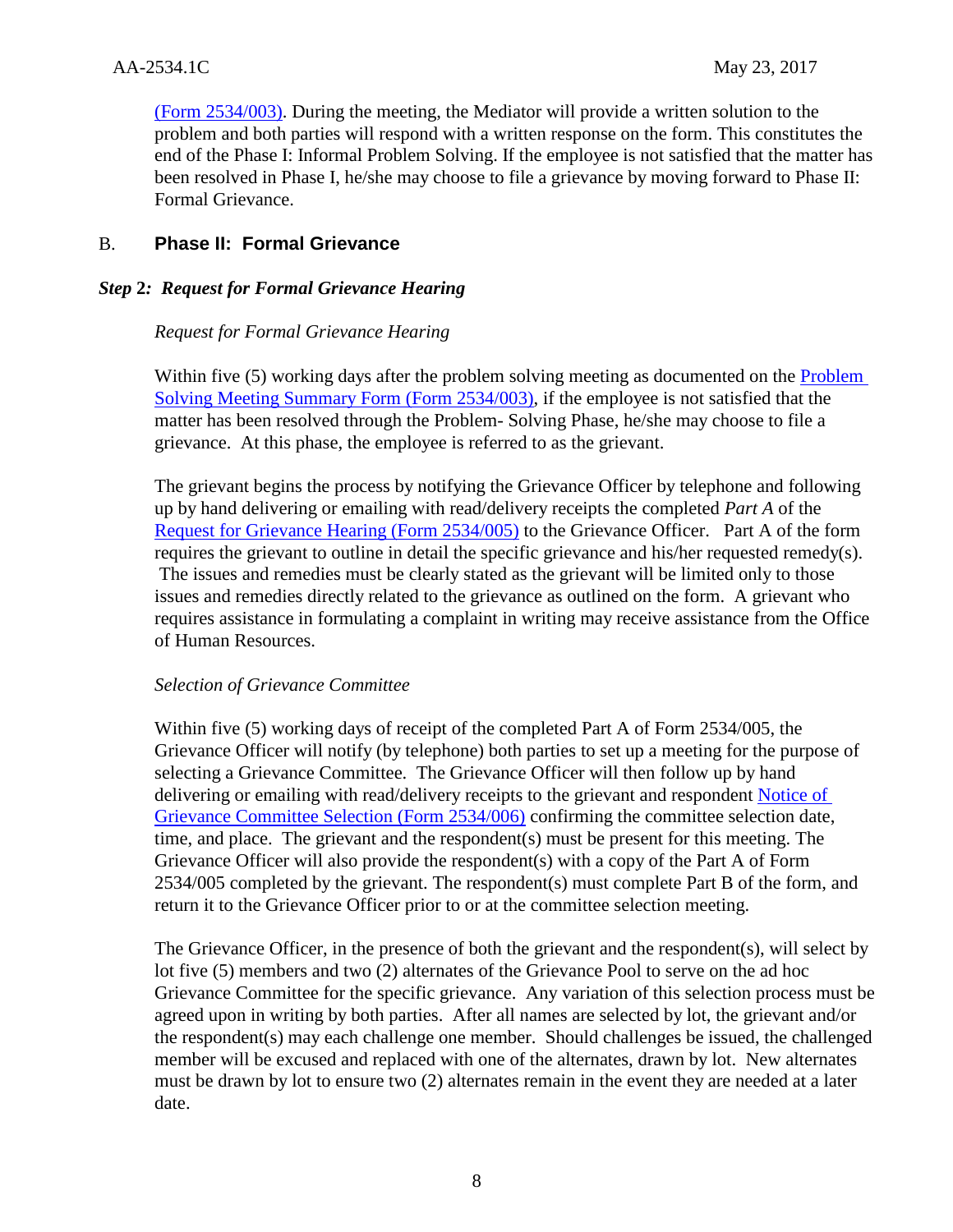At or prior to the committee selection meeting, the grievant will be provided with a copy of the respondent's response to the grievance in Part B of Form 2534/005. At the committee selection meeting, the grievant may choose to provide a written reaction (to Part B) on Part C of the form to be provided to the Grievance Officer for delivery to the Committee at its first meeting. The Grievance Officer will call the first meeting of the Grievance Committee within five (5) working days of the committee selection meeting, using the [Notice of Grievance Committee's](http://docushare3.dcc.edu/docushare/dsweb/Get/Document-6806/)  [First Meeting \(Form 2534/008\)](http://docushare3.dcc.edu/docushare/dsweb/Get/Document-6806/) with attached copies of all completed parts of Form 2534/005.

## *Step 3: Committee Review of Request for Grievance Hearing*

## a. *Orientation of the Role of the Committee and Selection of Recorder and Chair*

At the first meeting of the Grievance Committee, the Grievance Officer will provide an orientation of the Committee's expected role and responsibilities in reviewing a request for a hearing. Only members of the Grievance Committee, the Grievance Officer, and the Chancellor, or his/her designee, may attend the first meeting. At this time, the Grievance Committee will elect a chair and a recorder. The Grievance Officer will serve as a resource person to the Committee and will bring to the meeting copies of documents pertaining to the grievance case (Part A, Part B, and if applicable, Part C of Form 2534/005). As time is of the essence, the Committee is strongly encouraged to begin a discussion of the grievance at this meeting.

#### b. *Review of Hearing Request*

Within five (5) working days after the first meeting, the Committee will meet as needed to determine one of three outcomes. At this step, the Committee is not required to request the presence of the grievant and the respondent, but, if more clarification is needed, both the grievant and respondent must be requested to attend together. If either the grievant and/or the respondent intend to have another person serving in a silent observer capacity at the meeting, notification of this intent must be given to the Committee Chair three (3) days prior to the meeting. Since this meeting is an internal, administrative procedure, not a legal proceeding, legal representation is not appropriate.

## c. *Outcome of the Review*

After the Committee has completed its review of the request for a hearing and made a decision, the Chair will issue a written report on the [Review of Request for Grievance Hearing \(Form](http://docushare3.dcc.edu/docushare/dsweb/Get/Document-6807/)  [2534/009\),](http://docushare3.dcc.edu/docushare/dsweb/Get/Document-6807/) signed by all Committee members, and deliver the form in person or through email with read/delivery receipt to the Grievance Officer, with copies to the grievant and to the respondent(s) within five  $(5)$  working days. On the form, the Chair will issue one of three decisions:

## (1) *Solution to the Grievance*

Agreement by majority vote that a grievance does exist, as defined in the "*Definitions*," Section, but that a full hearing is not necessary for resolution. The Committee delineates specific recommendations to resolve the grievance. If the grievant does not accept the recommended solution, the process may go to Step 4, the Grievance Hearing.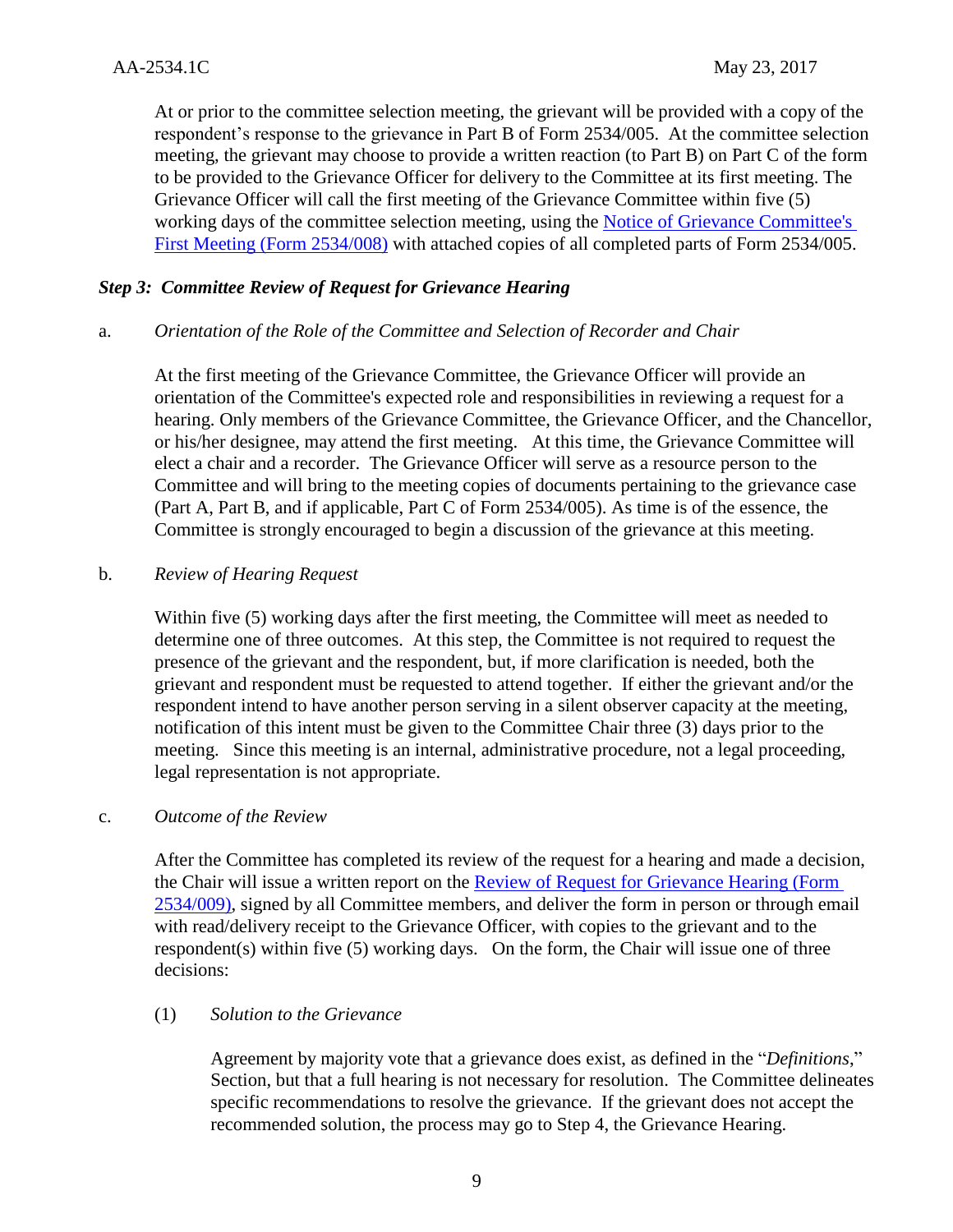The grievant has five (5) working days from the date of notification of the Committee's recommendations to put in writing to the Grievance Officer that he/she wishes to either (1) accept the recommendation or (2) pursue Step 4, the Grievance Hearing.

## (2) *Recommendation for a Full Hearing*

Agreement by majority vote that a potential grievance, as defined in the "*Definitions*," Section, may exist; therefore, a full hearing is necessary to reach a determination.

When a hearing is deemed necessary, the Chair of the Grievance Committee will provide the grievant and respondent(s) with notification of  $(1)$  the specific provision(s) of official College policy and procedure that may have been violated and/or applied in an inequitable or discriminatory fashion; and/or (2) the specific issues affecting working conditions to be resolved at the hearing.

## (3) *Denial of a Hearing*

Denial by majority vote that a potential grievance, as defined in the "*Definitions*," Section, exists. A specific provision(s) of official College policy and procedures was not violated or applied in an inequitable or discriminatory fashion or a work-related problem does not exist; therefore, a hearing is not necessary to reach a determination.

The grievant and respondent(s) will receive notification for the reason of the denial. In its report, the Committee must include a justification (listing the specific provision(s) of official College policy and procedure that clearly was not violated or applied in an inequitable or discriminatory fashion or reasons as to why a work-related problem does not exist) as to why a hearing is deemed unnecessary.

## d. *Appeal to the Chancellor*

If a request for a hearing is denied, the grievant may appeal once to the Chancellor of the College through the procedures outlined in the "Employee's Right to Appeal" Section. If the Chancellor accepts the appeal, a grievance hearing is granted; however, a new Grievance Committee is selected, following the same procedures outlined in Step 2. The process then moves forward to Step 4, the Grievance Hearing.

## *Step 4: Grievance Hearing*

## a. *Purpose of the Hearing*

The purpose of a grievance hearing is to allow the Grievance Committee to hear the complaint brought by the grievant and to hear the response of the respondent(s). Specifically, the Grievance Committee will consider only the issue(s) specified by the Committee in Step 3. The hearing is a College administrative procedure designed to reach an internal resolution. It is not to be confused with any external civil procedures.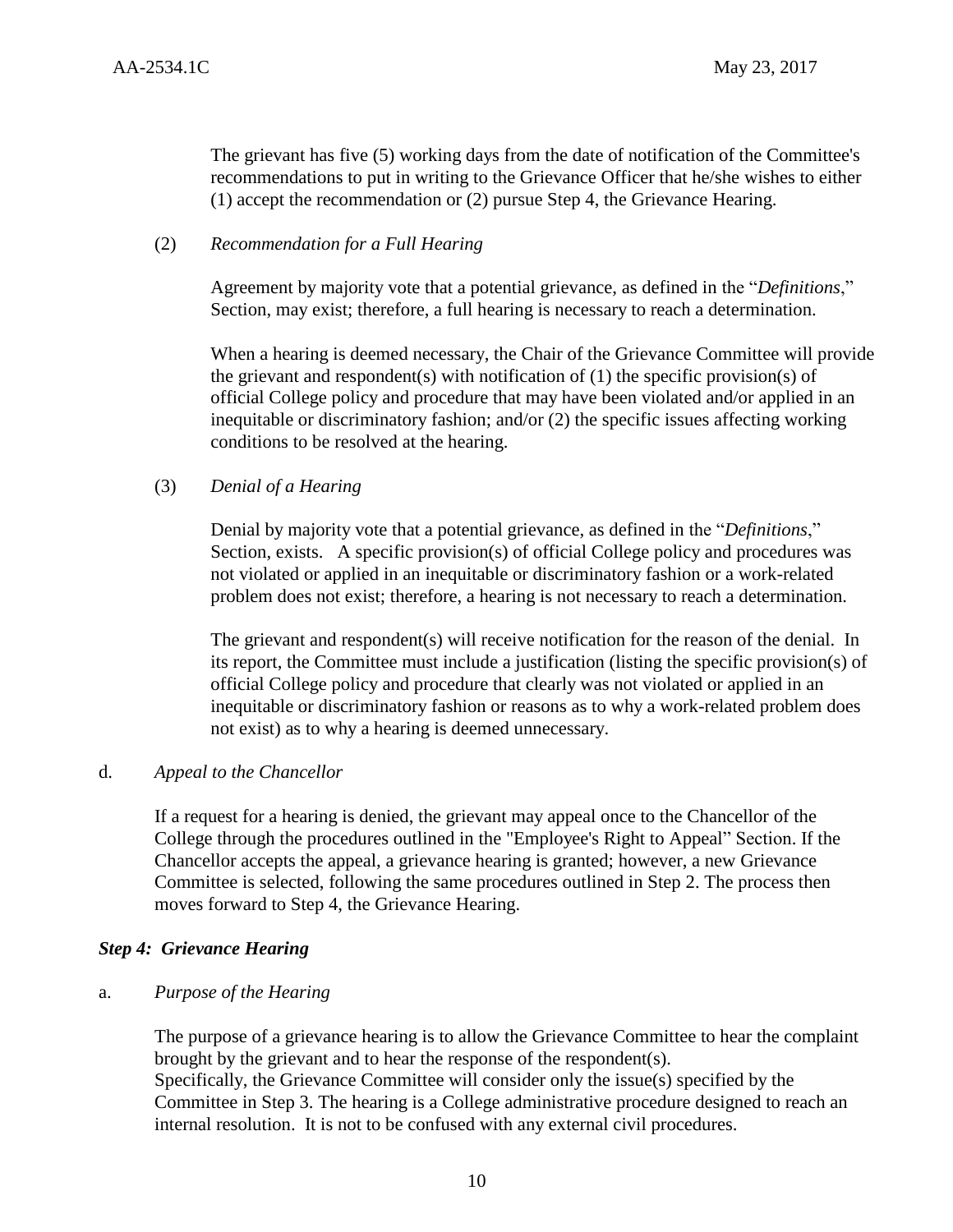## b. *Pre-Hearing Activities*

Both the grievant and respondent(s) are required to appear at the hearing. Within five (5) working days after Committee's decision to grant a full hearing or within five (5) working days after Chancellor's decision to accept grievant's appeal and grant a hearing, the Grievance Officer will send the [Notice to Appear at Grievance Hearing \(Form 2534/010\)](http://docushare3.dcc.edu/docushare/dsweb/Get/Document-6808/) to all parties involved, notifying them of the date, time, and place of the hearing. The hearing should take place within ten (10) working days of the date of notification of the hearing. If the grievant or respondent is unable to attend, he/she should request a postponement of the hearing, in writing, within three (3) working days of the receipt of notification to appear at the hearing if he/she has a valid reason (for example, scheduled vacation, away on College business, or a prior commitment that he/she is unable to rearrange). The postponement may not be longer than ten (10) working days from the date of the originally scheduled hearing.

Within three (3) working days of receiving notice of the date of the hearing, the grievant and respondent(s) should submit a list of witnesses/parties that they want called to be present at the hearing to the Chair using the [List of Witnesses/Parties Called to Be Present At Grievance](http://docushare3.dcc.edu/docushare/dsweb/Get/Document-6809/)  [Hearing \(Form 2534/011\).](http://docushare3.dcc.edu/docushare/dsweb/Get/Document-6809/) Both sides should show restraint in this matter and should restrict the witnesses/ parties who are being called to only members of the College community. Former members of the Delgado community, if directly relevant to the proceedings may be called. For example, if an individual has left Delgado as a direct result of the grieved policies, this person may be deemed relevant by the Grievance Committee. Since the hearing is an internal, administrative procedure, not a legal proceeding, legal representation is not appropriate.

The Committee Chair, within three (3) working days after receipt of the lists of witnesses/parties that are being called to be present at the hearing from both the grievant and respondent(s), will (1) send a [Notice to Appear at Grievance Hearing \(Form 2534/010\)](http://docushare3.dcc.edu/docushare/dsweb/Get/Document-6808/) to the witnesses/parties who are being called to be present at the hearing, and (2) send a copy of the completed grievant and/or respondent's Form 2534/011 designating the witnesses/parties who are being called to be present at the hearing to the Grievance Officer, grievant, respondent(s), witnesses/parties called, and all committee members chosen from the committee pool.

The Grievance Committee may, with the consent of the parties concerned, hold joint pre-hearing meetings with the parties to (1) clarify the issues; (2) effect stipulations of facts; (3) provide for the exchange of documentary or other information; (4) determine the amount of presentation time that may be required during the hearing; and (5) achieve other appropriate pre-hearing objectives to make the hearing fair, effective, and expeditious. Committee members may not discuss pre-hearing items with the grievant, respondent(s), or witnesses/parties called to be present at the hearing outside of the official pre-hearing meetings.

#### c. *Witnesses*

According to the provisions outlined in "b," the grievant and respondent(s) will be afforded an opportunity to submit the names of witnesses and documentary or other evidence. The College administration will cooperate with the Committee in securing witnesses and making available documentary and other evidence. If called to appear at the hearing, witnesses will be called one at a time and may not remain during the testimony of other witnesses.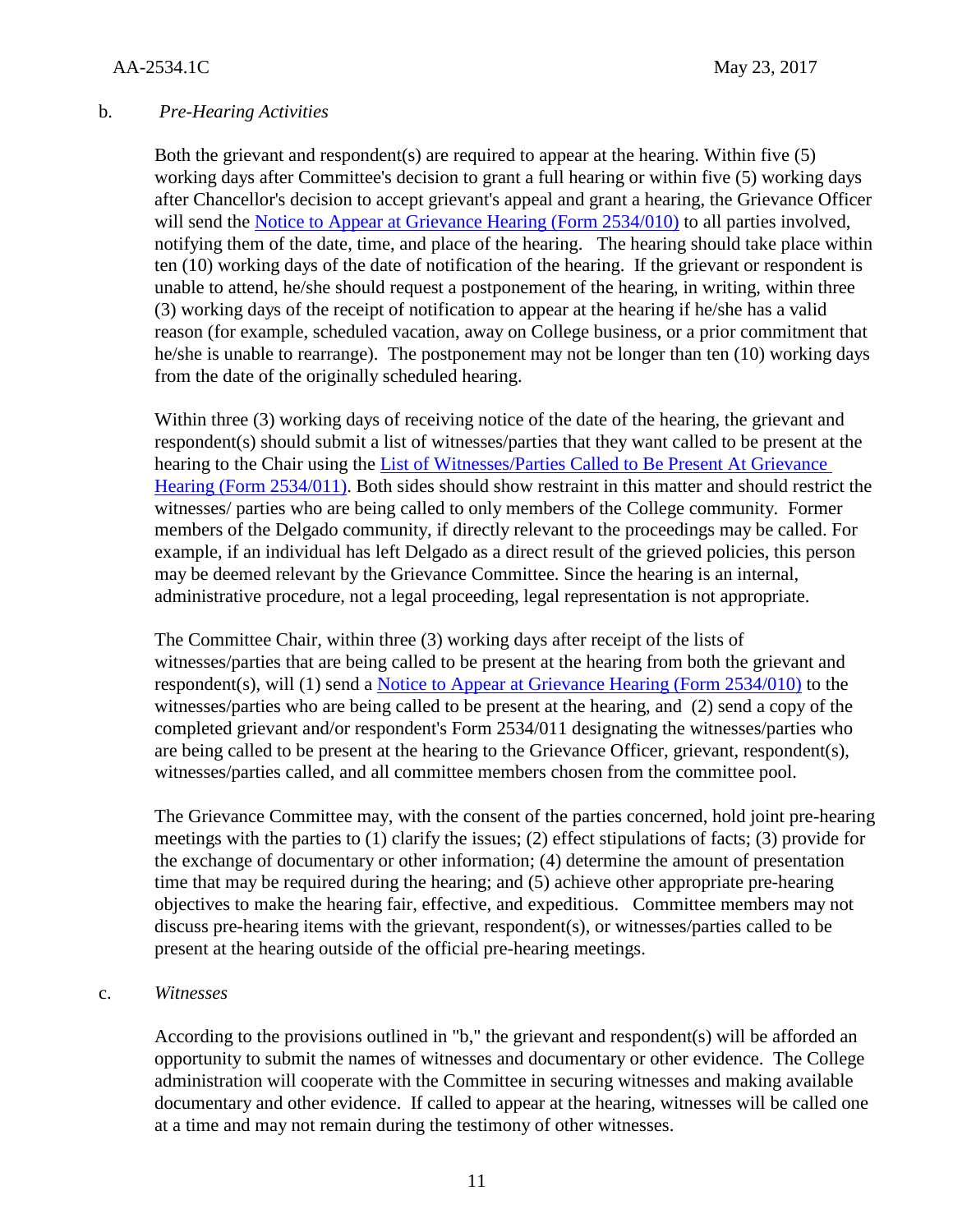As described in the "*Prohibition Against Retaliation*" Section, no person will be subject to discharge, suspension, discipline, harassment, or any form of retaliation for serving as a witness.

d. *Hearing Guidelines*

The following guidelines will be followed to maximize the effectiveness of the Hearing on the Grievance:

- (1) All five members of the Grievance Committee must be present to conduct the hearing.
- (2) The hearing is closed to the public (only the Chancellor, or his/her designee, and those individuals who are members of the Committee or who have been requested to appear before the Committee will be allowed to be present). All matters concerning the hearing will remain confidential. A tape recording of the proceedings will be maintained by the Committee Recorder during the hearing, in addition to documentary evidence and written materials presented by all parties. Upon completion of the hearing, all materials used to record the hearing will be given to the Grievance Officer for filing.
- (3) The Committee will be scheduled to meet thirty (30) minutes prior to the hearing to discuss the procedures and review the statements. Generally, all hearings will be scheduled for a maximum three (3)-hour period. Any exceptions to this will be handled by the Committee.
- (4) The Chair or a committee member designated by the Chair may serve in the role of mediator at any time in an attempt to propose a settlement agreeable to all parties. The Chair, or a committee member designated by the Chair, in concert with all five committee members, will rule on all questions of relevancy, redundancy, or immateriality of evidence and/or testimony, by motion of one of the parties, a committee member, or the Chair.
- (5) The grievant and respondent(s) will be given the opportunity to state their positions to the Committee. Generally, the grievant and respondent(s) each will be allowed up to one (1) hour for their presentations including witnesses; however, the Chair is responsible for decisions regarding the amount of presentation time required. Both the grievant and respondent(s) will be offered the same amount of presentation time. The presentation time may be used in any manner deemed appropriate by either the grievant or respondent(s).
- (6) The hearing will be conducted in a professional manner. A hearing can be a stressful procedure for everyone involved, and cooperation is the key to an orderly process. Procedures utilized by the Committee will be such as to allow a fair and impartial hearing. No disruptions of the proceedings will be tolerated. This means no verbal protests while testimonies are being given, no asides, nor other behavior that interferes with the hearing. It is expected that all witnesses and testimony will bear direct relevance to the complaint submitted.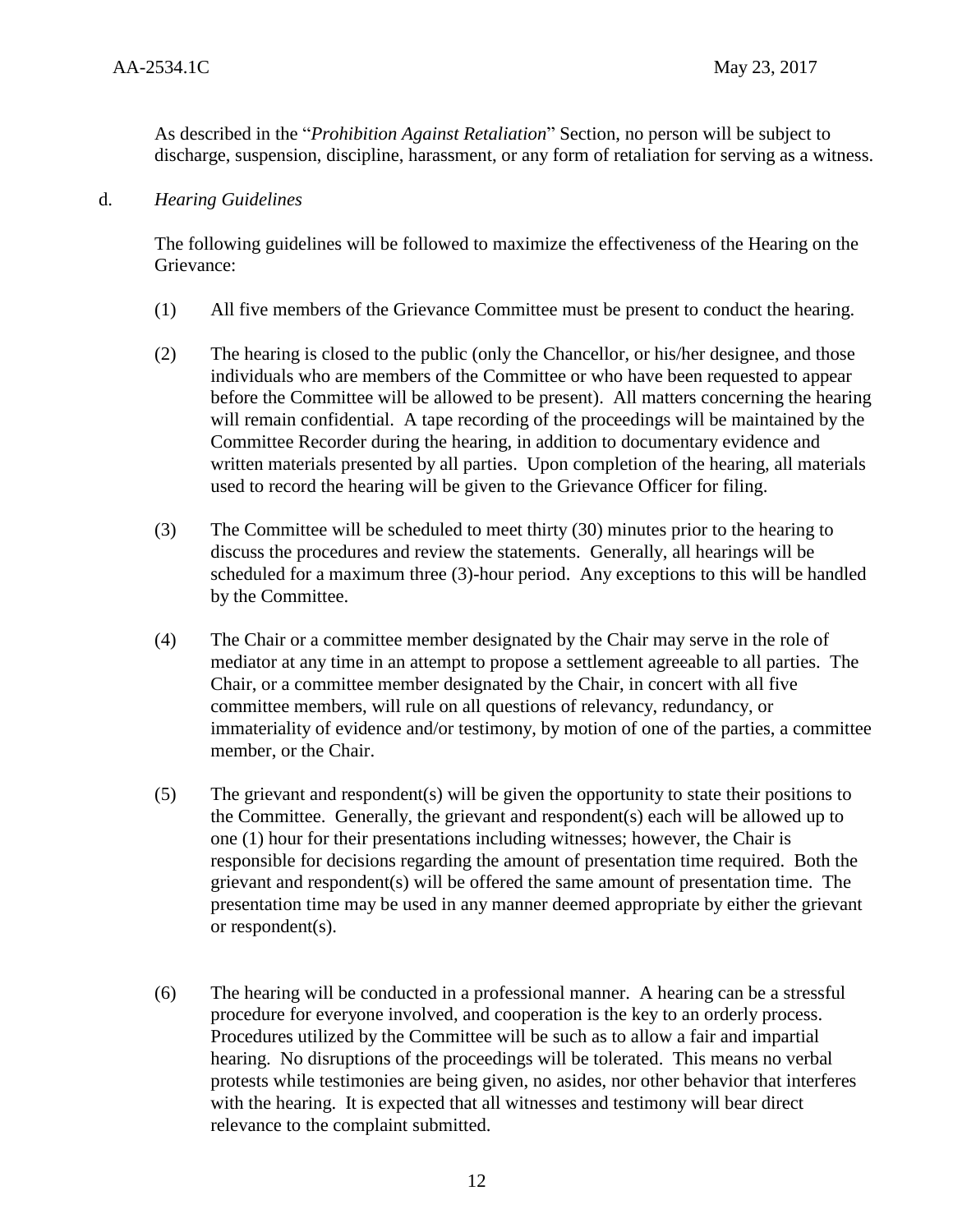## *Step 5: Findings and Recommendations*

At a meeting of committee members only, the Committee will review all of the submitted information and reach a consensus by majority on 1) findings of fact, and 2) recommendations. The Committee may, through the Grievance Officer, seek technical advice at any time before rendering its decision.

The Grievance Committee will consider all materials presented to it. The decision of the Committee will be conducted by majority vote with a minimum of three members concurring. The Committee will, within ten (10) working days after the hearing, issue a written report. The written report, [Grievance Committee's Report of Findings and Recommendations \(Form](http://docushare3.dcc.edu/docushare/dsweb/Get/Document-6810/)  [2534/012\),](http://docushare3.dcc.edu/docushare/dsweb/Get/Document-6810/) must be signed by all committee members. The Chair will give the report to the Grievance Officer, for transmittal to the Chancellor.

The following are in reference to the Grievance Committee's Report of Findings and Recommendations:

- 1. Findings and recommendations of the Committee will be limited to:
	- (a) A finding that the complaint is not justified (that no provision(s) of official College policy and procedures has been violated or applied in an inequitable or discriminatory fashion or that no significant work-related problem exists) with a recommendation that all charges be dismissed; or
	- (b) Concurrence with the grievant (that a provision(s) of official College policy and procedures has been violated or applied in an inequitable or discriminatory fashion or that a significant work-related problem does exist) with a specific recommendation for solving the grievance.

A justification supporting the Committee's decision must be included in the Grievance Committee's written report, Form 2534/012. It must state, if applicable, the specific policy and procedures involved, the exact reasons for the findings, and the specific steps recommended to remedy the situation.

- 2. After reviewing the Committee's findings and recommendations, the Chancellor will indicate his/her action in the appropriate section on the back page of the report. The Chancellor will either:
	- (a) Accept the findings and agree to take the Committee's recommended step(s) to remedy the situation;
	- (b) Accept the findings and modify the Committee's recommended step(s) to remedy the situation; or
	- (c) Deny the findings with an explicit explanation as to why he/she is denying the findings.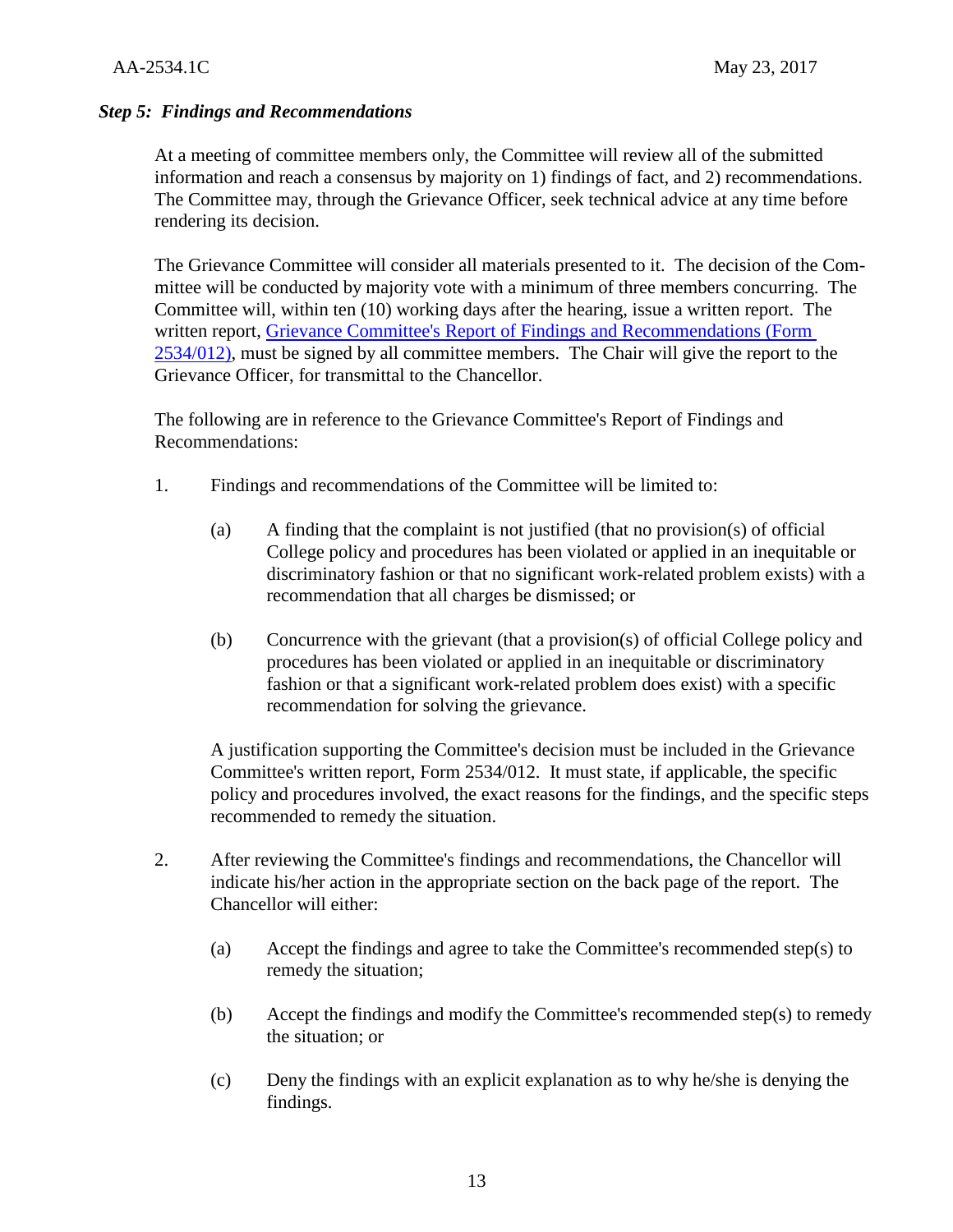3. The Chancellor will send the original of the final report to the Grievance Officer, with copies to the Committee Chair, the grievant, and the respondent(s) within ten (10) working days after he/she receives the Committee's report from the Grievance Officer.

## 10. **Employee's Right to Appeal**

#### *Right of Appeal to the Chancellor*

If as in Case 1 below, the grievant is not satisfied with the Committee's denial of a formal hearing or, as in Case 2 below, the grievant is not satisfied with the Chancellor's action on the Grievance Committee's findings and recommendations, he/she may appeal once to the Chancellor of the College within ten (10) working days of receipt of the decision. To appeal to the Chancellor, the grievant must use the [Grievance Outcome Appeal to the Chancellor \(Form](http://docushare3.dcc.edu/docushare/dsweb/Get/Document-6811/)  [2534/013\),](http://docushare3.dcc.edu/docushare/dsweb/Get/Document-6811/) which requests specific reasons as to why the decision and recommendations are not acceptable.

In the case of denial of a formal hearing *(Case 1)* and upon receipt of the appeal form, the Chancellor will request copies of all documents relevant to the grievance from the Grievance Officer. After review of the appeal, the Chancellor will issue his/her decision, on the bottom half of the appeal form, to the grievant within five (5) working days of receipt of the appeal form. (One focus of the Chancellor's decision is to determine whether or not the employee received due process.) Specifically, the Chancellor's decision will include one of the following:

#### *Case 1:*

- (1) To uphold the committee's decision; or
- (2) To grant a hearing.

#### *Case 2:*

- (1) To uphold the Chancellor's original decision; or
- (2) To specify another course of action that will remedy the situation.

The Chancellor will send the original of the appeal form to the Grievance Officer with copies sent to the Vice Chancellor, the Committee Chair, the grievant, and the respondent(s).

## *Right of Appeal to the Louisiana Community and Technical College System Board of Supervisors*

If the grievant appeals to the Chancellor and is still not satisfied with the outcome of the College process, the grievant has the right to make a final appeal to the Louisiana Community and Technical College System Board of Supervisors. The Board makes this appeal procedure available only after the employee has exhausted all administrative procedures at the College.

Upon completion of the grievance process, the Grievance Officer gives the originals of all records to the Assistant Vice Chancellor for Human Resources to maintain. All records of the grievance proceedings will be maintained for a period of three (3) years in the Office of Human Resources.